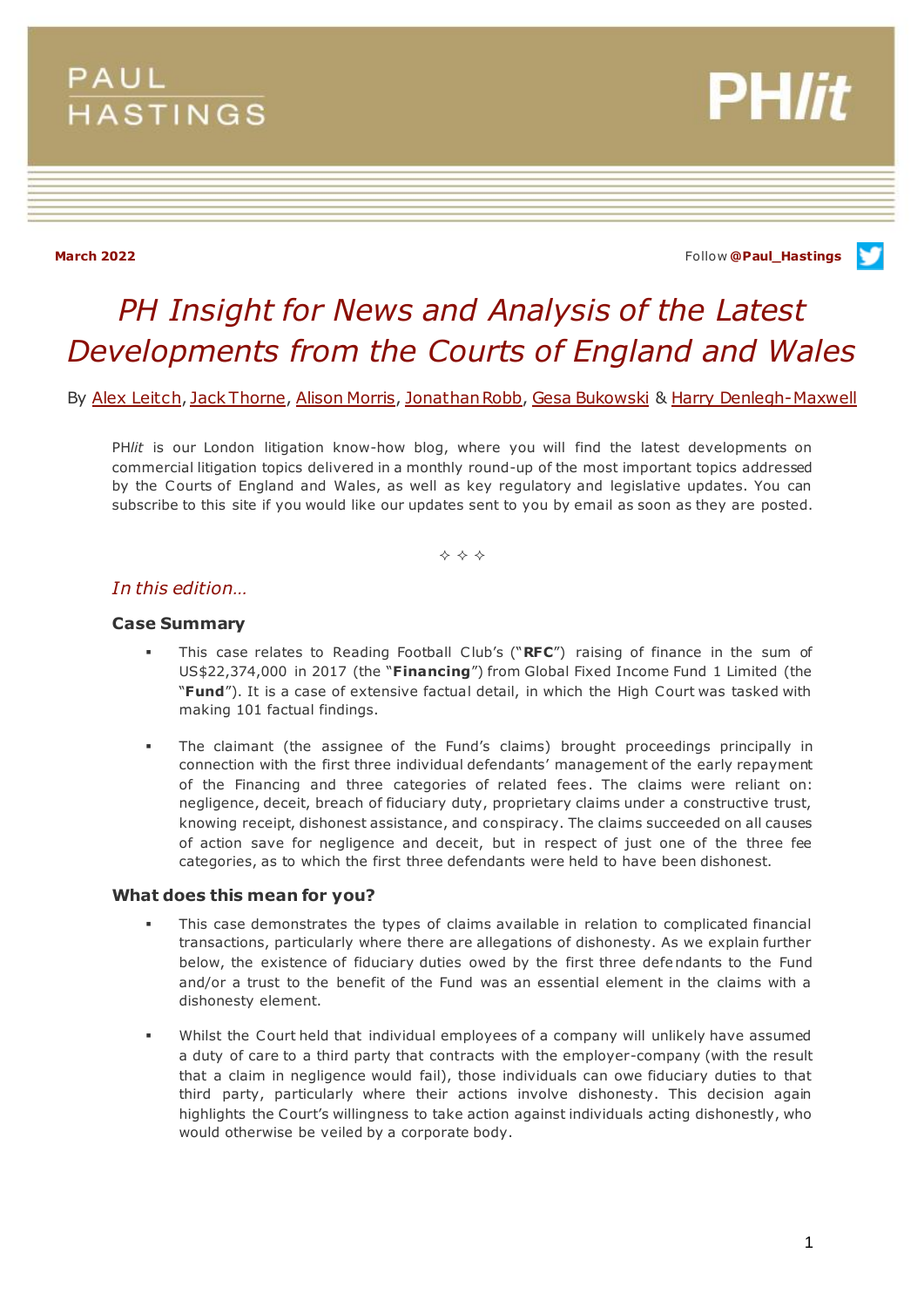The Judge's closing remarks noted that the case was "*unedifying on all sides*", characterised by individuals not fully lacking integrity, but willing to cross the line into dishonesty. The substantial amount of evidence from Bloomberg chats recited in the judgment alone (including "*I lied so much just now*") offers a stark reminder of the potency of instant messaging in evidence, and that the courts are prepared to order disclosure in respect of various data repositories.

## **Case overview**

## *The parties*

- The Fund appointed Floreat Investment Management Limited ("**FIML**") as its investment manager in August 2015 in connection with the Financing pursuant to an investment management agreement (the "**IMA**"). FIML brought the present proceedings as assignee of the Funds claims. Where we refer to "FIML" we are referring to FIML in its capacity as investment manager; where we refer to the "Claimant" we are referring to FIML in its capacity as assignee of the claim.
- The first three (and key) defendants are the only shareholders in the fourth defendant (IR Relations Ltd, formerly known as Floreat Investor Relations Limited ("**FIR**")). The fifth defendant is the wife of the second defendant. Floreat Capital Markets Limited ("**FCM London**") employed each of the first three defendants and was appointed as FIML's investment advisor.

## *The background*

- By November 2016, takeover talks for RFC commenced, which resulted in discussions surrounding the early voluntary redemption of the Financing sum. RFC made two partial repayments in December 2016 and March 2017 (the "**First Prepayments**"). In the event of early prepayment, in accordance with the Financing arrangements, RFC was liable to the Fund for a prepayment fee; no such fee was paid by RFC on the First Prepayments (the "**Prepayment Fees**"). In June 2017, the remaining principal amount of the Financing was repaid together with a contractual "Termination Fee" in the amount of US\$2.2 million (the "**Final Payment**"). The Claimant argued that the first three defendants failed to ask for an additional termination fee amount of US\$817,624.45 (the "**Outstanding Termination Fee**") from RFC, and that half of the US\$2.2 million of the Final Payment had been unlawfully diverted to FIR (i.e. the fourth defendant) at the direction of the first three defendants (the "**Diverted Sum**").
- In circumstances where it was the Fund that sought the First Prepayments, the Court considered it "*commercially unreal*" that RFC would have agreed to those prepayments together with the additional Prepayment Fees. In any event, the Fund had given its informed consent not to receive the Prepayment Fees, such that any related claims failed.
- With regard to the Final Payment, the Court found that the first three defendants acted to divert any termination fee paid by RFC and had instructed solicitors to draft certain termination documents without consent. However, the Fund had given its informed consent to not receiving the Outstanding Termination Fee. In respect of the Diverted Sum only, the Court found that the conduct of the first three defendants "*was not honest*", and made determinations on that basis, as below.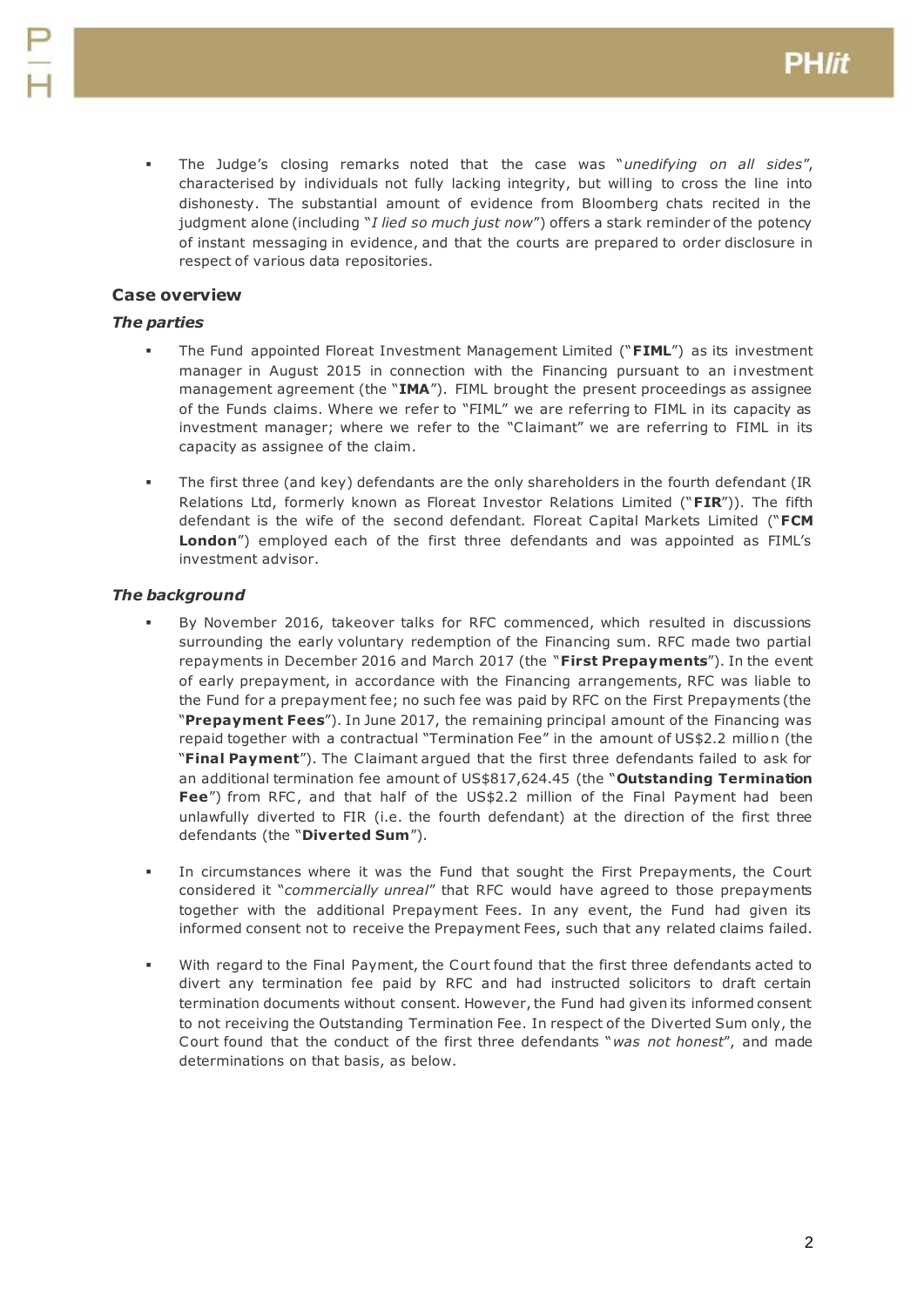## *The claims*

## *Negligence*

- The Court was unable to find that the first three defendants had assumed a duty of care in respect of the management of the redemption of the Financing, as it was FIML (not the three defendants) that had been engaged by the Fund as Investment Manager. In turn, it was FCM London (and not the three defendants) that FIML had engaged as investment adviser.
- Whilst the first three defendants owed duties of fidelity under their contracts of employment with FCM London, and Mr Oumar Diallo owed a fiduciary duty in his position as director of FCM London, this did not equate to the first defendants assuming a duty of care to the Fund.

#### *Deceit*

 The Claimant sought to rely on certain misrepresentations made by the first three defendants; however, the Court determined that the statements complained of had not in fact been made, with the effect that the claim in deceit failed.

#### *Breach of fiduciary duty*

- The Claimant sought a determination that there was a relationship of trust and confidence as between the Fund and the first three defendants that was fiduciary in nature.
- Notwithstanding that the Fund's direct relationship was with FCM London, the Court found that the Fund had not consented to the steps taken by the first three defendants - who were acting on their own behalf - in respect of the Diverted Sum with the result that they owed fiduciary duties to the Fund as regards that Diverted Sum. In view of the dishonest conduct of those individuals taken in their own interest and not that of the Fund, the Court held that such a duty had been breached.
- The Court further determined that the existence of a clause headed "*Waiver of Fiduciary Duties*" within the IMA applied only to FIML and not to the first three defendants. In any event, the clause, properly construed, served to define the extent of the fiduciary duties owed by FIML, it did not prevent the existence of such duties.

## *Proprietary claims*

 The Court determined that the first three defendants had procured the diversion of the Diverted Sum by fraud, with the result that they held it (or its traceable proceeds) on constructive trust to the benefit of the Claimant.

## *Knowing receipt*

 Having determined that the first three defendants had breached their fiduciary duties to the Fund in respect of the Diverted Sum, the Court held that those defendants had sufficient knowledge that their receipt of the Diverted Sum was referable to the breaches of fiduciary duty, such that it would be unconscionable for them to retain the benefit.

## *Dishonest assistance*

 It was common ground that this cause of action requires a breach of fiduciary duty or trust. In respect of the Diverted Sum only, the Court determined that the first three defendants procured FIML's and/or FCM London's breaches of duty because they knew that the Diverted Sum was contractually due to the Fund.